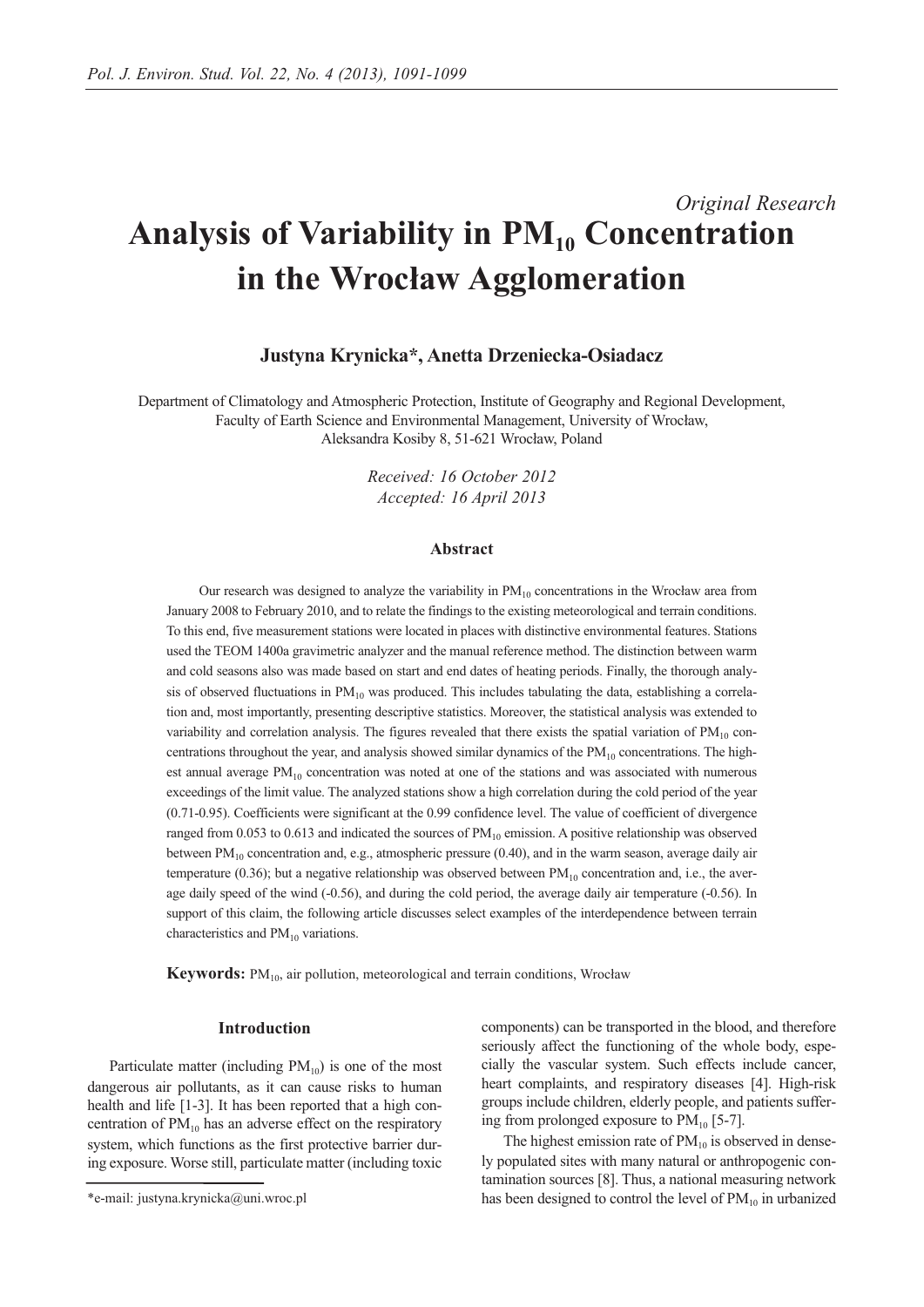| Station        | Location                                            | Description                                                                       |                                                                                                                                               |
|----------------|-----------------------------------------------------|-----------------------------------------------------------------------------------|-----------------------------------------------------------------------------------------------------------------------------------------------|
| S <sub>1</sub> | Wierzbowa Street<br>51°11' N 17°03' E               |                                                                                   | Station located in the city center, main sources of<br>emission: road transport, individual heating system                                    |
| S <sub>2</sub> | Orzechowa Street<br>51°08' N 17°04' E               | Voivodship Inspection<br>for Environmental Protection                             | Station situated in housing estate, limited influence of<br>low-emission                                                                      |
| S <sub>3</sub> | Wiśniowa Avenue<br>51°05' N 17°00' E                | in Wrocław                                                                        | Station of urban transport, main sources of emission:<br>road transport, individual heating system                                            |
| <b>S4</b>      | Wybrzeże Conrada-Korzeniowskiego<br>51°07'N 17°01'E |                                                                                   | Station of city background, main sources of emission:<br>road transport                                                                       |
| <b>S5</b>      | Kosiby Street<br>51°07'N 17°05'E                    | Department of Climatology<br>and Atmosphere Protection<br>(University of Wrocław) | Station situated in area of detached houses, allotments<br>and park, main sources of emission: individual heat-<br>ing system, road transport |

Table 1. Description of  $PM_{10}$  measuring stations in the Wrocław area.

areas. According to numerous studies, there is a significant relationship between  $PM_{10}$  concentration, weather, and terrain conditions due to land use and urban structure [1, 9, 10].

The main aim of this article is analyzing the temporal and spatial variability of  $PM_{10}$  concentrations in the Wrocław area depending on weather and terrain conditions. Moreover, the issue of representativeness of the research stations in the city area is highlighted.

## **Description of Measuring Stations**

Wrocław is the largest city in southwestern Poland where the emission of  $PM_{10}$  is estimated to constitute 11% of the entire emission in Lower Silesia Province. The highest pollutant load is produced at surface sources (so-called low-emission), whereas a lower pollutant load is produced at point and linear sources. It has been reported that the largest amounts of the pollutant are discharged by Zespół Elektrociepłowni Wrocławskich Kogeneracja S.A. However the emission from this combined heat and power station doesn't significantly affect local air quality, unless specific meteorological conditions exist (e.g. depth of an inversion layer larger than the chimney tower height, intense convection).

The specific climate in the city is attributed to both Wrocław`s geographic characteristics and the effects of an urban heat island [11]. On account of poor air quality, the Wrocław Agglomeration has joined the Air Quality Plan. The scheme was established according to the principles of the CAFE Directive (2008/50EC), which determines the acceptable levels of daily pollution.

During a set period (January 2008-February 2010) the data were collected at four stations of Voivodship Inspection for Environmental Protection in Wrocław placed in different city areas (Wierzbowa Street – S1, Orzechowa Street – S2, Wiśniowa Avenue – S3, Wybrzeże Conrada – Korzeniowskiego – S4). At the same time, automatic continuous  $PM_{10}$  measurements were conducted in the stations of Wrocław University (Kosiby Street – S5) (Table 1).

## **Material and Methods**

In brief,  $PM_{10}$  was sampled according to the manual method (stations S1-S4) and the gravimetric method – using the TEOM 1400a Rupprecht & Pataschnick analyzer (station S5). The  $PM_{10}$  data were standardized, and the natural logarithm (ln) was used for correlation analysis. The impact of weather conditions was assessed on the basis of meteorological data: T [ºC] (air temperature), U [%] (relative humidity),  $V$  [m·s<sup>-1</sup>] (wind speed), DIR [0-32] (wind direction), R [mm] (precipitation), and P [hPa] (atmospheric pressure), which were collected at the Meteorological Observatory of Wrocław University. The synoptic data were downloaded from *www.wetterzentrale.de*. The vertical structure of the atmosphere was determined by means of the atmospheric soundings, which were conducted at the station in the Institute of the Meteorology and Water Management (IMGW) in Wrocław (*www.weather.uwyo*. *edu/upperair/sounding.html*).

The daily data concerning  $PM_{10}$  concentrations at stations belonging to the Voivodship Inspection for Environmental Protection in Wrocław and the Meteorological Observatory of Wrocław University were used to compare the variability of  $PM_{10}$  within the city network.

In the analysis, the following descriptive statistics for each measurement point were calculated: annual concentrations, maximum daily concentration and date of the maximum daily concentration, and the numbers of days where the  $PM_{10}$ concentration exceeded the daily limit value of 50 μg·m-3.

In order to conduct additional statistical analysis for each measurement point, the year was divided into warm (May-September) and cold seasons (October-April) on the basis of start and end dates of the heating seasons. For each period average, 98<sup>th</sup> percentile, maximum, and minimum concentrations of  $PM_{10}$  were calculated. In order to explain the variability between the stations, the analysis of variance and its coefficiency have been presented. Moreover, the completeness of data was indicated. In 2009 and 2010 at stations S2 and S4 monitoring measurements were not taken because of maintenance work and temporary suspension of station operation.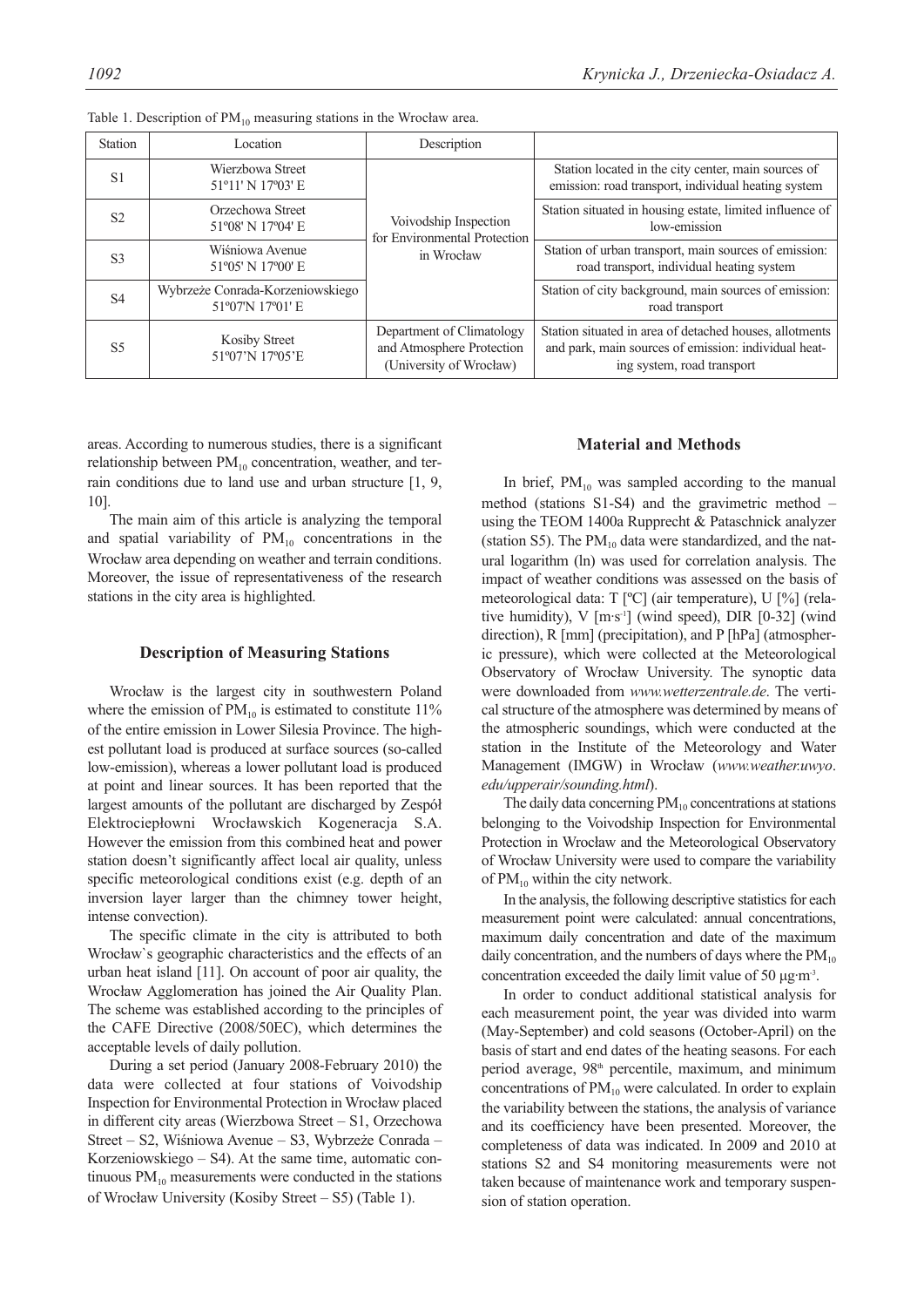| Station                                                    | Voivodship Inspection for Environmental Protection in Wrocław |       |                |          |       |                | The Department of Climatology<br>and Atmospheric Protection<br>(the University of Wrocław) |          |                |       |
|------------------------------------------------------------|---------------------------------------------------------------|-------|----------------|----------|-------|----------------|--------------------------------------------------------------------------------------------|----------|----------------|-------|
| Criterion                                                  | S <sub>1</sub>                                                |       | S <sub>2</sub> |          |       | S <sub>3</sub> | S <sub>4</sub>                                                                             |          | S <sub>5</sub> |       |
|                                                            | 2008                                                          | 2009  | 2008           | 2009     | 2008  | 2009           | 2008                                                                                       | 2009     | 2008           | 2009  |
| Annual average<br>$(\mu g \cdot m^{-3})$                   | 34.9                                                          | 41.2  | 17.1           | $\times$ | 35.4  | $\times$       | 15.2                                                                                       | $\times$ | 25.9           | 28.7  |
| Maximum daily<br>concentration ( $\mu$ g·m <sup>-3</sup> ) | 111.1                                                         | 147.0 | 61.0           | $\times$ | 160.0 | $\times$       | 76.0                                                                                       | $\times$ | 179.2          | 113.1 |
| Date of the maximum<br>daily concentration                 | 16.12.                                                        | 06.01 | 30.12          | $\times$ | 12.02 | $\times$       | 12.02                                                                                      | $\times$ | 12.02          | 21.11 |
| The excess of the<br>concentration limits                  | 55                                                            | 86    | $\overline{4}$ | $\times$ | 55    | $\times$       | 3                                                                                          | $\times$ | 17             | 36    |

Table 2. The descriptive statistics of  $PM_{10}$  concentrations at the stations owned by Voivodship Inspection for Environmental Protection in Wrocław and the Department of Climatology and Atmospheric Protection (the University of Wrocław).

 $\times$  – not determined

Pearson's correlation coefficients and coefficients of divergence (COD) for pair-wise comparison of mean daily  $PM_{10}$  concentration were calculated. The correlation coefficients were tested separately for cold and warm seasons for each year. Completeness of data is not sufficient for each station, therefore only cases were calculated. Moreover, Student's t-test was implemented to evaluate the statistical significance. Due to the lack of data in stations, the COD was calculated following Wongphatarakul et al. [12] in two steps: firstly for stations S1, S3 and S5 (321days) and next for stations S1, S3, S4, and S5 (140 days). The S2 station was excluded from analysis. In order to examine the homogeneity of intra-urban particulate concentrations the coefficient of divergence also was calculated for summer and winter in 2008 (Table 6). The COD is treated as a complimentary indicator of the relative intra-urban uniformity [13].

The relationship between  $PM_{10}$  concentration and other meteorological parameters in the study area was analyzed using correlation analysis.

## **Results and Discussion**

The most complete data at levels close to 100% were observed at stations S5 (only during the 2009/10 cold season  $-70.3\%$ ) and S1 (only during the 2009 warm season  $$ under 70%). At the other stations data completeness was variable depending on the season of the analyzed period 2008-10. Therefore, each station and each period were analyzed separately.

In general, the worst air quality occurred in 2009, especially taking into account the number of days above the limit value (e.g. 86 days in 2009 vs. 55 days in 2008 at S1) (Table 2). The main reason for this was low temperature during the cold season (January) and the high frequency of the high-pressure system. The highest annual average of  $PM_{10}$ , which exceeded the permissible yearly concentration of 40 μg·m-3, was noted at station S1 in 2009. According to the CAFE Directive, the acceptable daily  $PM_{10}$  value amounts 50 μg·m-3 and the number of days exceeding the reference value cannot be more than 35 in one year. The  $PM_{10}$  limit was significantly exceeded at stations S1 and S3 in 2008 (55 instances for each stations) and at station S1 in 2009 (86 instances). On the other hand, the slight exceedance was observed at station S5 in 2009. The corresponding results were drawn from the juxtaposition of analyzed warm and cold periods. At all stations concentrations of PM<sub>10</sub> typically increased during the cold months, which may be attributed to the start of the heating season. During the cold season the concentrations of suspended particulates tended to be higher with a lower air temperature and a stable atmosphere.

Higher concentrations of  $PM_{10}$  were observed at stations S1 and S3, whereas lower concentrations were observed at stations S2 and S4. Given the average annual,  $98<sup>th</sup>$  percentile, and maximum concentrations and the number of days where the  $PM_{10}$  value exceeded the limit value, it is evident that station S5 differs from other measurement points (Table 3).

Additional analysis that divided the year into warm and cold periods shows higher concentration of  $PM_{10}$  at stations situated in the city center. During the 2009/10 cold season, average daily concentrations of  $PM_{10}$  at stations S1 and S3 were higher than the limit value at 50  $\mu$ g·m<sup>-3</sup>. Also, these maximum concentrations in comparison to other winter periods were higher (even two or three times). Fig. 1 shows the course of the concentration of  $PM_{10}$  in 2008. Seasonal differences are clearly visible in the annual course. Based on the analysis of wind directions, it can be seen that the highest amount of pollution comes from the east and southeast at all the measurement stations (Fig. 2).

The spatial variation of  $PM_{10}$  concentration is statistically significant (ANOVA  $p \le 0.01$ ) with a coefficient of variation equal to 0.15. This value is much lower than, e.g., in the area of Athens [14]. The ANOVA analysis (Table 4) indicate that stations S1-S5 are spatially different due to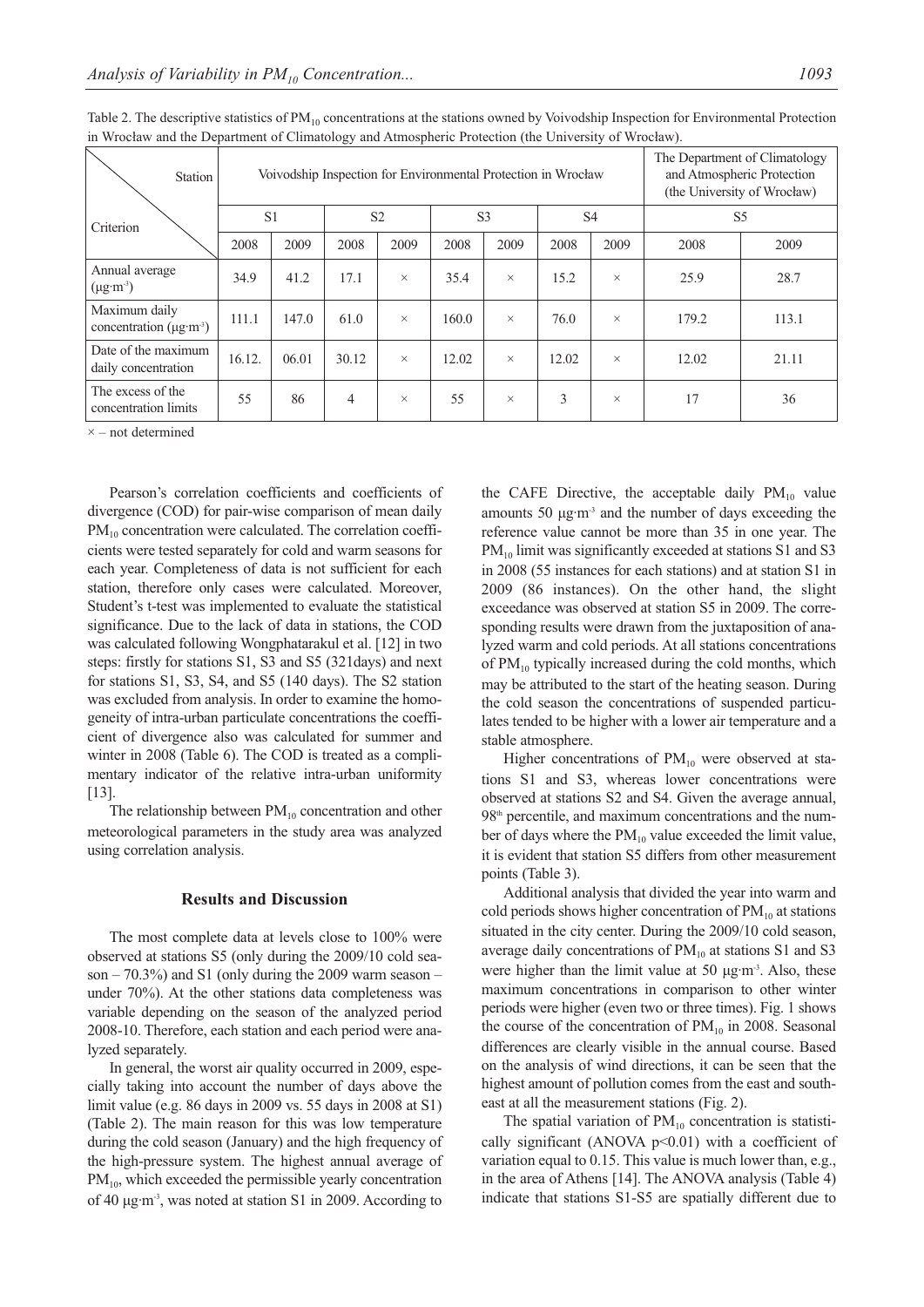| Table 3. The descriptive statistics and analysis of variances of $PM_{10}$ concentrations divided into warm and cold periods at the stations |
|----------------------------------------------------------------------------------------------------------------------------------------------|
| of Voivodship Inspection for Environmental Protection in Wrocław and the Department of Climatology and Atmospheric Protection                |
| (the University of Wrocław).                                                                                                                 |

|                            |                                      | Cold period                  |                                       | Warm period                  |                              |  |  |  |  |
|----------------------------|--------------------------------------|------------------------------|---------------------------------------|------------------------------|------------------------------|--|--|--|--|
| Station                    | $01.01.2008 -$<br>30.04.2008         | $01.10.2008 -$<br>30.04.2009 | $01.10.2009 -$<br>28.02.2010          | $01.05.2008 -$<br>30.09.2008 | $01.05.2009 -$<br>30.09.2009 |  |  |  |  |
|                            | Average $(\mu g \cdot m^{-3})$       |                              |                                       |                              |                              |  |  |  |  |
| $\rm S1$                   | 40.5                                 | 45.9                         | 57.3                                  | 27.0                         | 28.5                         |  |  |  |  |
| S2                         | 18.7                                 | 23.2                         | $\times$                              | 12.9                         | $\times$                     |  |  |  |  |
| S3                         | 42.0                                 | 37.3                         | 80.4                                  | 28.7                         | $\times$                     |  |  |  |  |
| <b>S4</b>                  | 17.5                                 | 38.5                         | $\times$                              | 9.6                          | $\times$                     |  |  |  |  |
| S <sub>5</sub>             | 27.4                                 | 31.5                         | 40.1                                  | 22.9                         | 23.4                         |  |  |  |  |
|                            |                                      |                              | Percentile 98.0 (µg·m <sup>-3</sup> ) |                              |                              |  |  |  |  |
| S1                         | 92.4                                 | 113.7                        | 156.9                                 | 49.9                         | 57.2                         |  |  |  |  |
| S2                         | 34.6                                 | 53.9                         | $\times$                              | 24.0                         | $\times$                     |  |  |  |  |
| S <sub>3</sub>             | 93.8                                 | 74.9                         | 229.9                                 | 50.9                         | $\times$                     |  |  |  |  |
| <b>S4</b>                  | 52.5                                 | 39.9                         | $\times$                              | 14.0                         | $\times$                     |  |  |  |  |
| S <sub>5</sub>             | 83.0                                 | 84.1                         | 113.1                                 | 40.6                         | 45.8                         |  |  |  |  |
|                            |                                      |                              | Maximum (µg·m <sup>-3</sup> )         |                              |                              |  |  |  |  |
| $\rm S1$                   | 103.6                                | 147.0                        | 239.2                                 | 55.3                         | 61.3                         |  |  |  |  |
| S2                         | 37.0                                 | 61.0                         | $\times$                              | 51.0                         | $\times$                     |  |  |  |  |
| S <sub>3</sub>             | 160.0                                | 87.8                         | 267.3                                 | 57.6                         | $\times$                     |  |  |  |  |
| <b>S4</b>                  | 76.0                                 | 40.0                         | $\times$                              | 15.0                         | $\times$                     |  |  |  |  |
| S5                         | 179.2                                | 98.9                         | 182.9                                 | 52.4                         | 51.3                         |  |  |  |  |
|                            |                                      |                              | Minimum ( $\mu$ g·m <sup>-3</sup> )   |                              |                              |  |  |  |  |
| S1                         | 9.7                                  | 3.6                          | 12.1                                  | 4.1                          | 8.1                          |  |  |  |  |
| $\ensuremath{\mathrm{S2}}$ | $8.0\,$                              | 5.0                          | $\times$                              | $2.0\,$                      | $\times$                     |  |  |  |  |
| S <sub>3</sub>             | 11.5                                 | $8.0\,$                      | 14.0                                  | $4.0\,$                      | $\times$                     |  |  |  |  |
| $\ensuremath{\mathrm{S4}}$ | 4.0                                  | 37.0                         | $\times$                              | 6.0                          | $\times$                     |  |  |  |  |
| S <sub>5</sub>             | 2.2                                  | 3.7                          | 2.6                                   | 3.8                          | 10.6                         |  |  |  |  |
|                            |                                      |                              | Completeness of data (%)              |                              |                              |  |  |  |  |
| $\rm S1$                   | 90.1                                 | 88.7                         | 98.6                                  | 96.7                         | 67.3                         |  |  |  |  |
| $\ensuremath{\mathrm{S2}}$ | $10.7\,$                             | 40.1                         | $0.0\,$                               | 84.3                         | $0.0\,$                      |  |  |  |  |
| $\mathbf{S3}$              | 100.0                                | 43.4                         | 56.6                                  | 96.7                         | $0.0\,$                      |  |  |  |  |
| $\ensuremath{\mathrm{S4}}$ | 86.0                                 | 0.9                          | $0.0\,$                               | 34.0                         | $0.0\,$                      |  |  |  |  |
| S <sub>5</sub>             | 95.9                                 | 98.1                         | 70.3                                  | $100.0\,$                    | 96.7                         |  |  |  |  |
|                            | Analysis of variances s <sup>2</sup> |                              |                                       |                              |                              |  |  |  |  |
| $\rm S1$                   | 426.1                                | 627.4                        | 1222.1                                | 80.7                         | $101.0\,$                    |  |  |  |  |
| $\ensuremath{\mathrm{S2}}$ | $\times$                             | 153.6                        | $\times$                              | 35.3                         | $\times$                     |  |  |  |  |
| S3                         | 438.8                                | 268.2                        | 2268.0                                | 81.1                         | $\times$                     |  |  |  |  |
| $\ensuremath{\mathrm{S4}}$ | 133.8                                | $\times$                     | $\times$                              | 5.7                          | $\times$                     |  |  |  |  |
| $\rm S5$                   | 485.7                                | 386.4                        | 839.2                                 | 62.6                         | 80.1                         |  |  |  |  |

 $\times$  – not determined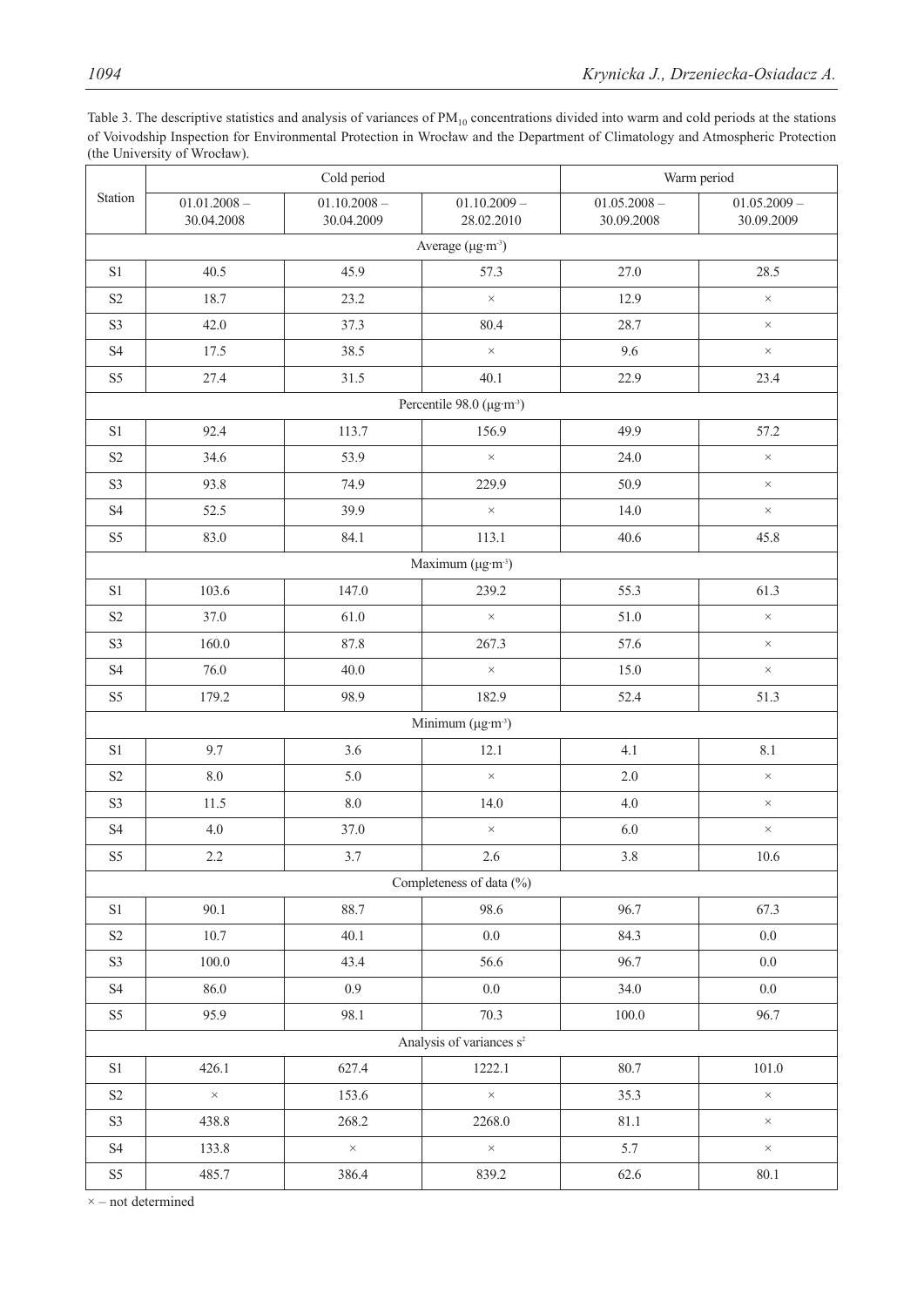$200.00$ 





 $S2 - - S3 - - S4 -$ 

 $S<sub>1</sub>$ 

Fig. 1. Average daily concentrations of  $PM_{10}$  [μg·m<sup>-3</sup>] at measurement stations in Wrocław in 2008.

terrain conditions (i. e. use of the land, activity of the residents, types of buildings, and intensity of the road traffic). However, the course of  $PM_{10}$  concentrations at all stations reveal similarity, as indicated by the analysis of correlation. PM<sub>10</sub> dynamics showed a relationship at all measurements. The correlation between the cold and warm season measurements in five station (Table 5) varied from 0.44 to 0.95. Correlation coefficient R shows that readings obtained at analyzed stations correlate more closely in the cold period (0.71-0.95). In order to demonstrate statistical significances between the measurement stations, the Student's t-test was calculated (statistical significance  $\alpha \leq 0.05$  and  $\alpha \leq 0.01$ ). The daily average  $PM_{10}$  concentrations at monitoring sites were well correlated with each other, but we observed large variations in absolute concentrations between monitoring sites.

For 26 of 30 pair of stations the correlation coefficients were significant at the 0.99 confidence level. This could indicate the influence of prevailing meteorological conditions on the concentration of air pollutants, and on the other hand the similar local emission sources.

The COD values were very low for stations S1, S3, and S5, below 0.1, but higher for station S4, in spite of the heterogeneity in temporal variation (Tables 5 and 6). It should be noted that the value of COD ranged from 0.05 to 0.19, lower than the criterion suggested by the US EPA to indicate heterogeneity (COD  $> 0.2$ ). The division of the year into the summer and winter periods (e.g. 2008) can indicate the source of spatial variability. The relatively low COD value (0.05-0.17) in the winter may be due to similar emission sources across the whole city, reduced photochemistry reaction, the low boundary layer depth, and frequent calm conditions. The poorer summertime correlation and high COD value (0.05-0.61) may be driven by the strong impact of very local emission sources (road emission), wind transport and wind-driven  $PM_{10}$ , and impact of photochemistry on PM<sub>x</sub> (especially fine mode) emissions.

At station S5 we used the gravimetric method, unlike the reference manual method at stations S1-S4 of the Voivodship Inspection for Environmental Protection. Possible undervalued value of  $PM_{10}$  concentrations in the method used a TEOM analyzer, which may be due to evaporation of VOCs (volatile organic compounds); however, general tendencies are maintained. On the basis of conducted statistical analysis and literature [15, 16] the gravimetric method may be considered acceptable in the city measuring network.

Due to the strong correlation between data at different stations, only data from S5 were used to analyze the impact of weather conditions on  $PM_{10}$  concentrations.

The data were statistically analyzed (statistical significance  $\alpha \leq 0.05$ ) and the estimated trend model adequately explains the correlation between meteorological factors and concentration of  $PM_{10}$  (Table 7). A positive relationship has been observed between  $PM_{10}$  concentrations and the atmospheric pressure, daily temperature amplitude, and average daily air temperature (but only during the warm period). A negative relationship, in turn, was observed between  $PM_{10}$ concentrations and the average daily wind speed, the maximum daily wind speed and the average daily air temperature



Fig. 2. The wind and pollution rose at the stations owned by Voivodship Inspection for Environmental Protection in Wrocław and the Department of Climatology and Atmospheric Protection (the University of Wrocław).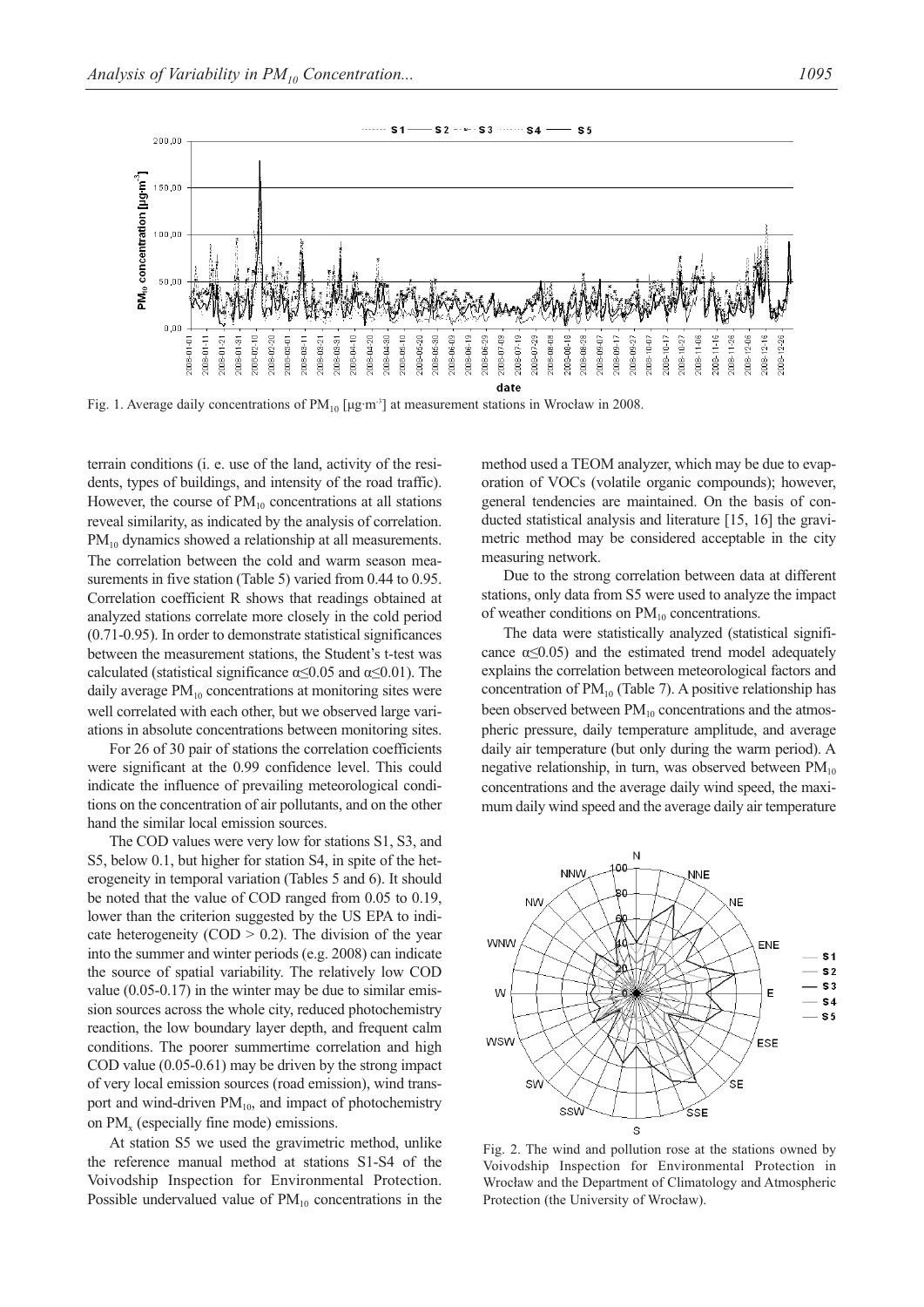(but only during the cold period) (Fig. 3). Additional analysis of the synoptic situation and the vertical structure of the atmosphere shows that occurrences of higher concentrations of  $PM_{10}$  during the cold period are related to anticyclone systems and the existence of an inversion. The results of statistical analysis correspond to literature data [17, 18] and show the main meteorological and terrain conditions that affect the modification process of an urban aerosanitary situation. In cities during the cold periods, when an inversion is maintained, low-emission constitutes the major part of emissions. In such cases, a rise in temperature and wind speed may contribute to a dispersion of particulate matter.

Undoubtedly, there is an interdependency between meteorological conditions and concentrations of particulate matter. Still, it is possible to establish the relationship between  $PM_{10}$  levels and the terrain conditions in the

Wrocław Agglomeration. In particular instances, concentration limits of  $PM_{10}$  were exceeded only at select stations. Such situations are especially observed during the warm period of the year and when the weather favours the dispersion and transportation of  $PM_{10}$ . For that purpose, chosen episodes with  $PM_{10}$  levels exceeding the limit value were taken into consideration.

The first episode was observed at station S1 on 23 February 2008 (daily  $PM_{10}$  concentration – 76.8  $\mu$ g·m<sup>-3</sup>). At the same time,  $PM_{10}$  levels at other stations were visibly lower (S3 – 29.6 μg·m<sup>-3</sup>, S4 – 9.0 μg·m<sup>-3</sup>, S5 – 19.0 μg·m<sup>-3</sup>). This can be attributed to the weather conditions (the average wind speed reached  $5.3 \text{ m} \cdot \text{s}^{-1}$  while daily precipitation reached 0.1 mm), which favoured the dispersion of pollutants into the city atmosphere. However, in this case it should be noted that dominant westerly wind could lead to



Fig. 3. Correlation between  $PM_{10}$  concentrations and meteorological conditions: atmospheric pressure in winter period at the beginning of 2008 (a), air temperature in warm period in 2008 (b), temperature amplitude in warm period in 2008 (c), wind speed in heating winter period 2008/09 (d), maximum wind speed in winter period 2008/2009 (e), air temperature in winter period 2009/10 (f).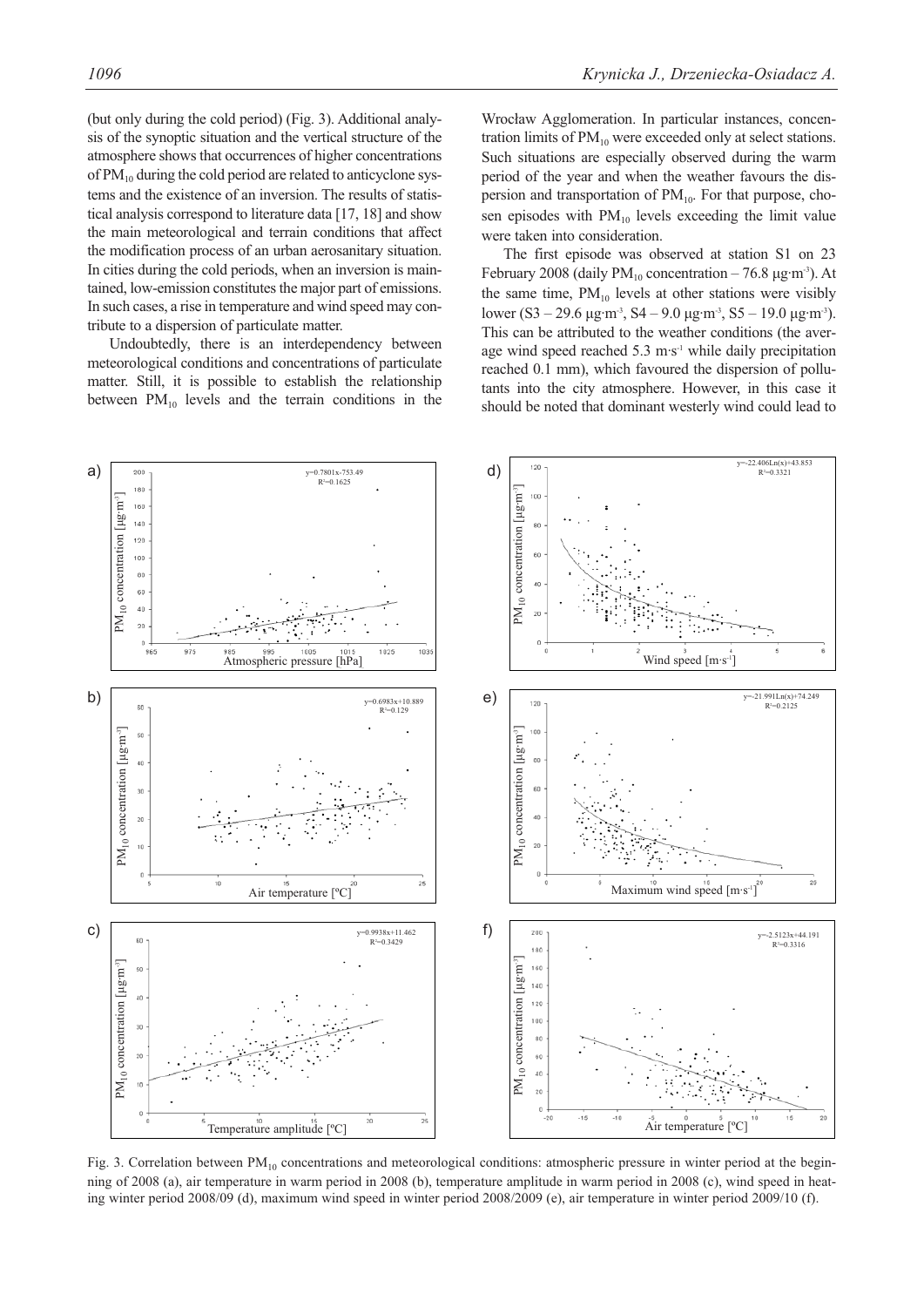|                      |                              | Cold period                  | Warm period                  |                              |                              |
|----------------------|------------------------------|------------------------------|------------------------------|------------------------------|------------------------------|
| Analysis of variance | $01.01.2008 -$<br>30.04.2008 | $01.10.2008 -$<br>30.04.2009 | $01.10.2009 -$<br>28.02.2010 | $01.05.2008 -$<br>30.09.2008 | $01.05.2009 -$<br>30.09.2009 |
| <b>SS</b>            | 66.7                         | 34.2                         | 40.1                         | 546.6                        | 2.5                          |
| MS                   | 16.7                         | 11.4                         | 20.0                         | 136.6                        | 2.5                          |
| F                    | 54.6                         | 34.1                         | 54.8                         | 1092.2                       | 18.9                         |
| p-value              | 1.21E-37                     | $2.9E-20$                    | 3.97E-22                     | 1.2E-299                     | 1.98E-05                     |
| F-test               | 2.4                          | 2.6                          | 3.0                          | 2.4                          | 3.9                          |

Table 4. Analysis of variance of  $PM_{10}$  concentrations at the stations owned by Voivodship Inspection for Environmental Protection in Wrocław and the Department of Climatology and Atmosphere Protection (the University of Wrocław).

SS – sum of the squares, MS – mean of the squares, F – empirical value of F, p-value – probability, F-test – critical value of F

Table 5. Compatibility  $PM_{10}$  measurements at different stations expressed as correlation coefficients and coefficient of divergence (COD) in Wrocław.

| Correlated<br>stations |                |                              |                              |                              |                              |                              |            |
|------------------------|----------------|------------------------------|------------------------------|------------------------------|------------------------------|------------------------------|------------|
|                        |                | Cold period                  |                              |                              | Warm period                  |                              | <b>COD</b> |
|                        |                | $01.01.2008 -$<br>30.04.2008 | $01.10.2008 -$<br>30.04.2009 | $01.10.2009 -$<br>28.02.2010 | $01.05.2008 -$<br>30.09.2008 | $01.05.2009 -$<br>30.09.2009 |            |
| S <sub>1</sub>         | S <sub>3</sub> | $0.75^{-}$                   | $0.75**$                     | $0.82**$                     | $0.68**$                     | $\times$                     | 0.05       |
| S <sub>2</sub>         | S <sub>1</sub> | $0.71**$                     | $0.83**$                     | $\times$                     | $0.57**$                     | $\times$                     | $\times$   |
| S <sub>2</sub>         | S <sub>3</sub> | $0.90**$                     | $0.83*$                      | $\times$                     | $0.69**$                     | $\times$                     | $\times$   |
| <b>S4</b>              | S <sub>1</sub> | $0.75**$                     | $\times$                     | $\times$                     | $0.64**$                     | $\times$                     | 0.18       |
| <b>S4</b>              | S <sub>2</sub> | $0.84^{-}$                   | $\times$                     | $\times$                     | $0.58**$                     | $\times$                     | $\times$   |
| <b>S4</b>              | S <sub>3</sub> | $0.87**$                     | $\times$                     | $\times$                     | $0.52**$                     | $\times$                     | 0.19       |
| S <sub>5</sub>         | S <sub>1</sub> | $0.79**$                     | $0.82**$                     | $0.85**$                     | $0.72**$                     | $0.44**$                     | 0.08       |
| S <sub>5</sub>         | S <sub>2</sub> | $0.95^{-}$                   | $0.93**$                     | $\times$                     | $0.69**$                     | $\times$                     | $\times$   |
| S <sub>5</sub>         | S <sub>3</sub> | $0.89**$                     | $0.87**$                     | $0.87**$                     | $0.70**$                     | $\times$                     | 0.09       |
| S <sub>5</sub>         | <b>S4</b>      | $0.88**$                     | $\times$                     | $\times$                     | $0.89**$                     | $\times$                     | 0.13       |

 $\times$  – not determined, \*results of Student's t-test significant at  $\alpha \le 0.05$ , \*\*results of Student's t-test significant at  $\alpha \le 0.01$ ,  $\bar{ }$  – no statistical significances, COD – coefficient of divergence

an inflow of particulate from the low-emission sites located in the centre of Wrocław.

Furthermore, on 25 March 2008 the exceedance of the PM<sub>10</sub> limit value was noted at station S3 (60.7 μg·m<sup>3</sup>). For comparison, the readings at other measurement points were significantly lower  $(S1 - 22.1 \mu g \cdot m^3, S4 - 11.0 \mu g \cdot m^3, S5$  $-18.0 \mu g \cdot m^{-3}$ ). Although the weather conditions (atmospheric pressure  $v - 981.0$  hPa, precipitation  $-1.3$  mm) contributed to the dispersion of  $PM_{10}$ , the high levels of the pollutant could be caused by "a tunnel effect." More specifically, a westerly wind could transport the particulate matter from a nearby road to station S3 located on the axis W-E.

Another episode was observed on 6 September 2008 at station S5 (daily concentration 52.4 μg·m-3, maximum temporary concentration 290.9 μg·m-3). On the other hand, at other stations the daily level of  $PM_{10}$  reached: S1

 $-36.3 \mu$ g·m<sup>-3</sup>, S<sub>2</sub> – 19.0 μg·m<sup>-3</sup>, S<sub>3</sub> – 35.1 μg·m<sup>-3</sup>. First, the dominant wind direction (SE) indicates an inflow of pollutants coming from roads and allotments situated near station S5. In addition, a sudden gust of wind on that day (in the last week there had been moderate winds and no precipitation) could have blown particulate matter to the measurement point.

#### **Conclusions**

From the foregoing analysis of the dependency between  $PM_{10}$  concentrations and weather and terrain conditions in the period January 2008-February 2010, it is apparent that the examined research stations are completely different. In fact, both the average daily and yearly concentration limits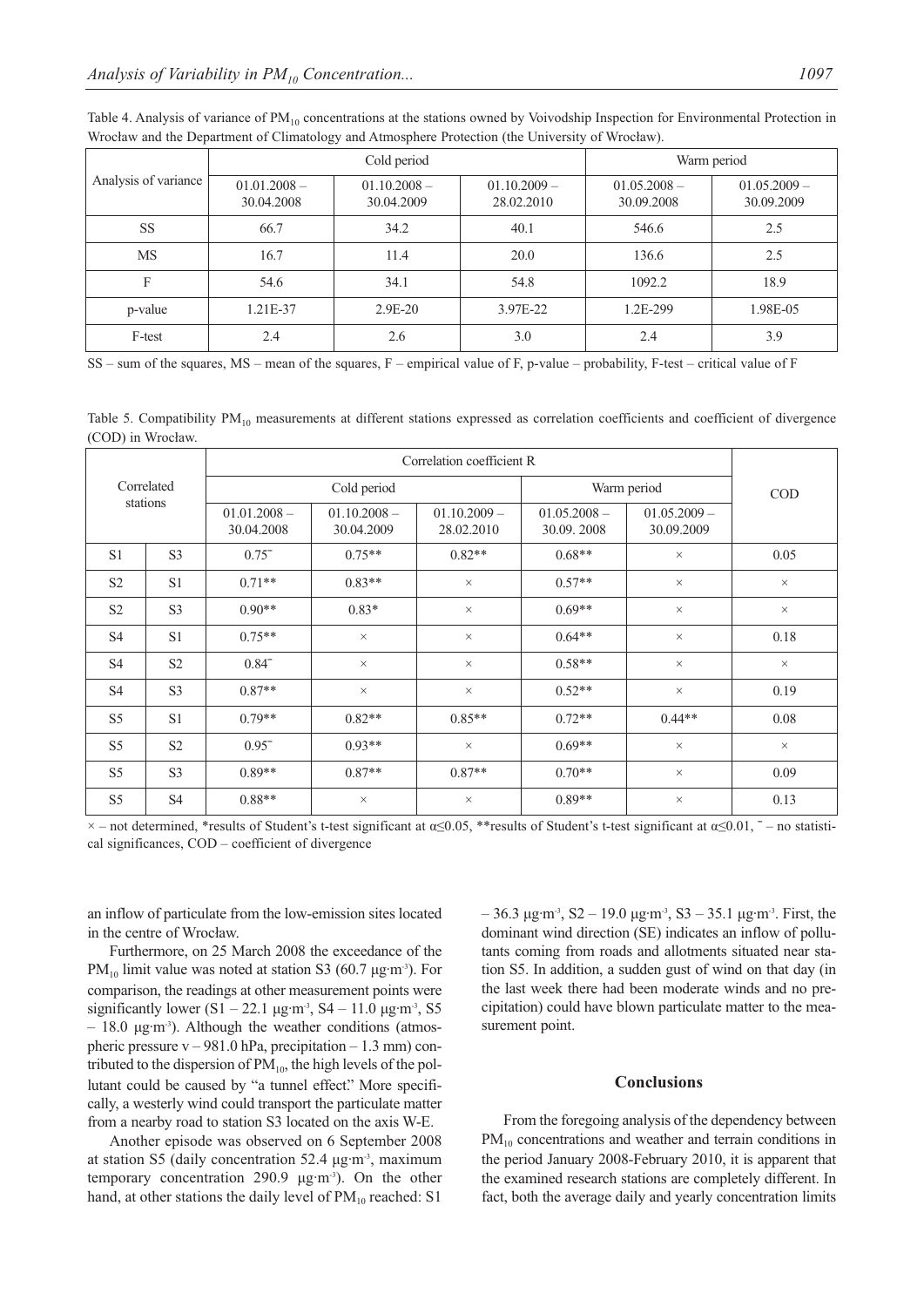Table 6. Coefficient of divergence (COD) at the stations owned by Voivodship Inspection for Environmental Protection in Wrocław and the Department of Climatology and Atmosphere Protection (the University of Wrocław) in 2008.

|                | <b>COD</b>     | Cold period | Warm period |
|----------------|----------------|-------------|-------------|
| S <sub>1</sub> | S <sub>3</sub> | 0.05        | 0.05        |
| S <sub>4</sub> | S1             | 0.17        | 0.17        |
| S <sub>4</sub> | S <sub>3</sub> | 0.17        | 0.15        |
| S <sub>5</sub> | S1             | 0.11        | 0.61        |
| S5             | S <sub>3</sub> | 0.12        | 0.59        |
| S <sub>5</sub> | S <sub>4</sub> | 0.10        | 0.59        |

are exceeded at stations near the city centre. Other contributing terrain factors include the proximity of buildings, congested roads, or adjacent housing and industrial complexes. Our paper also highlights the changes in  $PM_{10}$  levels during summer and winter seasons. The limits were severely exceeded during the cold period, which was attributed to elevated  $PM_{10}$  concentrations in high pressure and cold weather. Moreover, a high  $PM_{10}$  concentration and frequent exceedances of the limit value were observed in the stations exposed to low emissions from vehicles and heating systems in winter, for example at S1 and S3. However, due to certain legal restrictions, there are low-emission zones in which a decrease in  $PM_{10}$  levels was noted (stations S2 and S4). The characteristic features of station S5 used gravimetric method are something between the measurement points S2, S4 and S1, S3.

It has been proven that the location of the research stations in the city is an important factor affecting the measurements. Additionally, the terrain features, e.g. the location of main roads, determines the meteorological conditions (the dominant wind direction, the urban heat island). It is hard to escape the obvious conclusion that measurement stations must be carefully located. Otherwise, the obtained data may be irrelevant. Variance and correlation analysis reveals significance and representativeness of

measuring stations in the city network. Higher  $PM_{10}$  concentration and exceedances of the acceptable value were observed at the correlated stations. Analysis of variance showed that spatial variability was important. However, the authorities must not only measure  $PM_{10}$  levels, but also control them. It is of utmost importance to impose certain laws that would restrict emissions in the Wrocław area. Knowledge of the spatial variability of air pollution is crucial to avoid errors in exposure assessment.

### **Acknowledgements**

The authors are grateful to the Voivodship Inspection for Environmental Protection in Wrocław for providing data of the air quality monitoring network.

## **References**

- 1. DEACON A. R., DERWENT R. G., HARRISON R. M., MIDDLETON D. R., MOORCROFT S. Analysis and interpretation of measurements of suspended particulate matter at urban background sites in the United Kingdom. Sci. Total Environ. **203**, 17, **1997**.
- 2. KAKOOEI H., KAKOOEI A. A. Measurement of  $PM_{10}$ , PM<sub>2.5</sub> and TSP Particle Concentrations in Tehran, Iran. J. Appl. Sci. **7**, (20), 3081, **2007**.
- 3. Directive 2008/50/EC of the European Parliament and of the Council of 21st May **2008**.
- 4. DOCKERY D. W., POPE C. A. Acute respiratory effects of particulate air pollution. Annu. Rev. Publ. Health **15**, 107, **1994**.
- 5. BOKWA A. Environmental impacts of long-term air pollution changes in Kraków, Poland. Pol. J. Environ. Stud. **17**, (5), 673, **2008**.
- 6. ĆWIKLAK K., PASTUSZKA J. S., ROGULA-KOZŁOWSKA W. Influence of traffic on particulate – matter polycyclic aromatic hydrocarbons in urban atmosphere of Zabrze, Poland. Pol. J. Environ. Stud. **18**, (4), 579, **2009**.

| Variables |                                       | Coefficient correlation R    |                              |                              |                              |                              |  |
|-----------|---------------------------------------|------------------------------|------------------------------|------------------------------|------------------------------|------------------------------|--|
|           |                                       | Cold period                  |                              |                              | Warm period                  |                              |  |
|           |                                       | $01.01.2008 -$<br>30.04.2008 | $01.10.2008 -$<br>30.04.2009 | $01.10.2009 -$<br>28.02.2010 | $01.05.2008 -$<br>30.09.2008 | $01.05.2009 -$<br>30.09.2009 |  |
| $PM_{10}$ | $T$ [ <sup>o</sup> C]                 | $-0.14*$                     | $-0.22*$                     | $-0.56*$                     | $0.36*$                      | $0.31*$                      |  |
| $PM_{10}$ | $V$ [m·s <sup>-1</sup> ]              | $-0.54*$                     | $-0.56*$                     | $-0.40*$                     | $-0.39*$                     | $-0.37*$                     |  |
| $PM_{10}$ | $V_{\text{max}}$ [m·s <sup>-1</sup> ] | $-0.49*$                     | $-0.43*$                     | $-0.45*$                     | $-0.14*$                     | $-0.29*$                     |  |
| $PM_{10}$ | P[hPa]                                | $0.40*$                      | $0.22*$                      | $0.27*$                      | $0.02^{-}$                   | $0.20*$                      |  |
| $PM_{10}$ | $A [^{\circ}C]$                       | $0.26*$                      | $0.36*$                      | $0.16*$                      | $0.59*$                      | $0.56*$                      |  |

Table 7. The relationship between  $PM_{10}$  concentration and meteorological conditions at the station of the Department of Climatology and Atmosphere Protection (the University of Wrocław) expressed as a correlation coefficient and its statistical significance.

T – average daily air temperature, V – average daily wind speed,  $V_{\text{max}}$  – maximum daily wind speed, P – atmospheric pressure, A – daily temperature amplitude, \*significant at  $\alpha \leq 0.05$ ,  $\bar{\ }$  – no statistical significances